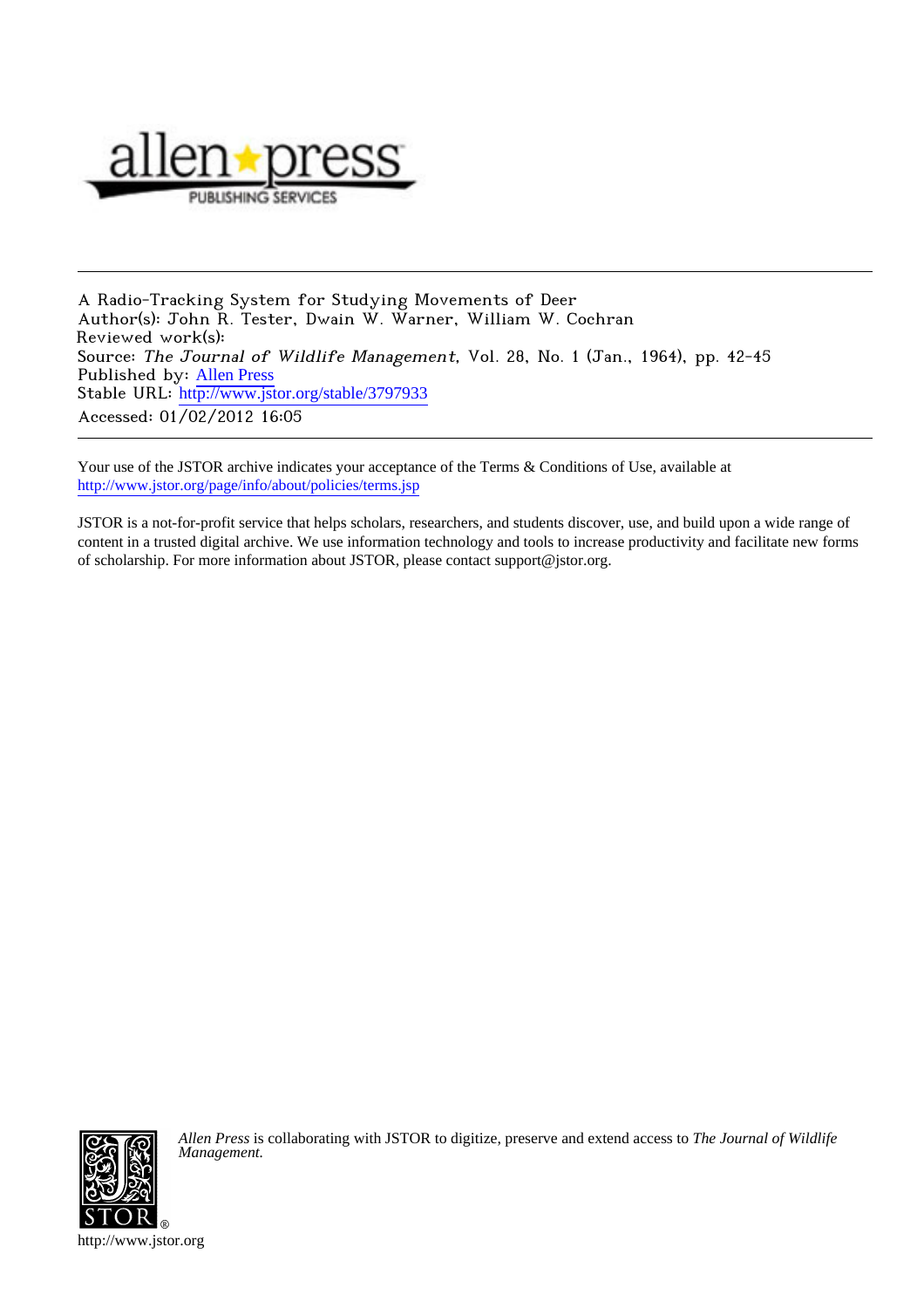# **A RADIO-TRACKING SYSTEM FOR STUDYING MOVEMENTS OF DEER**

**JOHN R. TESTER, Museum of Natural History, University of Minnesota, Minneapolis DWAIN W. WARNER, Museum of Natural History, University of Minnesota, Minneapolis WILLIAM W. COCHRAN, Museum of Natural History, University of Minnesota, Minneapolis** 

**Abstract: A six-transistor, superheterodyne, portable, directional receiver, utilizing a regenerative intermediate frequency detector at 5.0 megacycles, was designed and constructed to remotely monitor movements of deer (Odocoileus virginianus) marked with radio transmitters. Construction details and a circuit diagram of a new pulsing signal transmitter are given. Transmitters were slipped over the heads of two penned does and one fawn, and the movements of these deer, after release in the wild, were recorded for a 10-day test period in December, 1962, and again on February 5, 1963. During the test period, one doe moved about within an area slightly smaller than 1 square mile whereas the other two deer remained in the vicinity of the pen.** 

**This paper reports on tests of radio-tracking equipment made in December, 1962, and February, 1963, and on the movements of three penned white-tailed deer after they were released in the wild.** 

**We wish to thank the Minnesota Division of Game and Fish for the use of the facilities of the Carlos Avery Game Research Center and for providing the deer for release. Division biologists, B. A. Fashingbauer and J. M. Idstrom, assisted with the handling of the deer and provided valuable advice throughout the study. We also wish to acknowledge D. Raveling and D. Cline, graduate students of the University of Minnesota, who assisted in the field-tracking. Dr. W. H. Marshall critically read the manuscript and offered helpful suggestions.** 

**The investigation, supported by the Louis W. and Maud Hill Family Foundation, is part of a long-range ecological study of the motile responses of animals to certain physical and biological factors of the environment. One of the objectives of the project has been to solve ecological problems by using an interdisciplinary team approach combining the fields of biology and the physical sciences. The basic tracking system is similar to that described by Cochran and Lord (1963). Project personnel made modifications in the**  **design of the transmitter, including the new pulsing circuit, and developed a transistorized tracking receiver weighing only 1.5 pounds.** 

**From the standpoint of the biology of white-tailed deer, it would have been desirable to capture and mark wild individuals. However, the release of pen-raised deer provides certain advantages in evaluating a radio-tracking system. For example, we could walk to within approximately 100 yards of these animals after they had been released into a natural habitat. This enabled us to determine the exact position of the radio-tagged animal in the field as a check on our remote determination of its location. In addition, we anticipated and found that these pen-raised deer remained in the vicinity of the research station where they had been held in captivity.** 

#### **METHODS**

#### **Radio Equipment**

**A portable directional receiver, designated Museum of Natural History Model D-11, was designed and constructed by project personnel. It is a six-transistor superheterodyne, utilizing a regenerative intermediate frequency detector at 5.0 me (megacycles). The receiver covers 26.550 me to 26.650 me in 10 channels with a fine**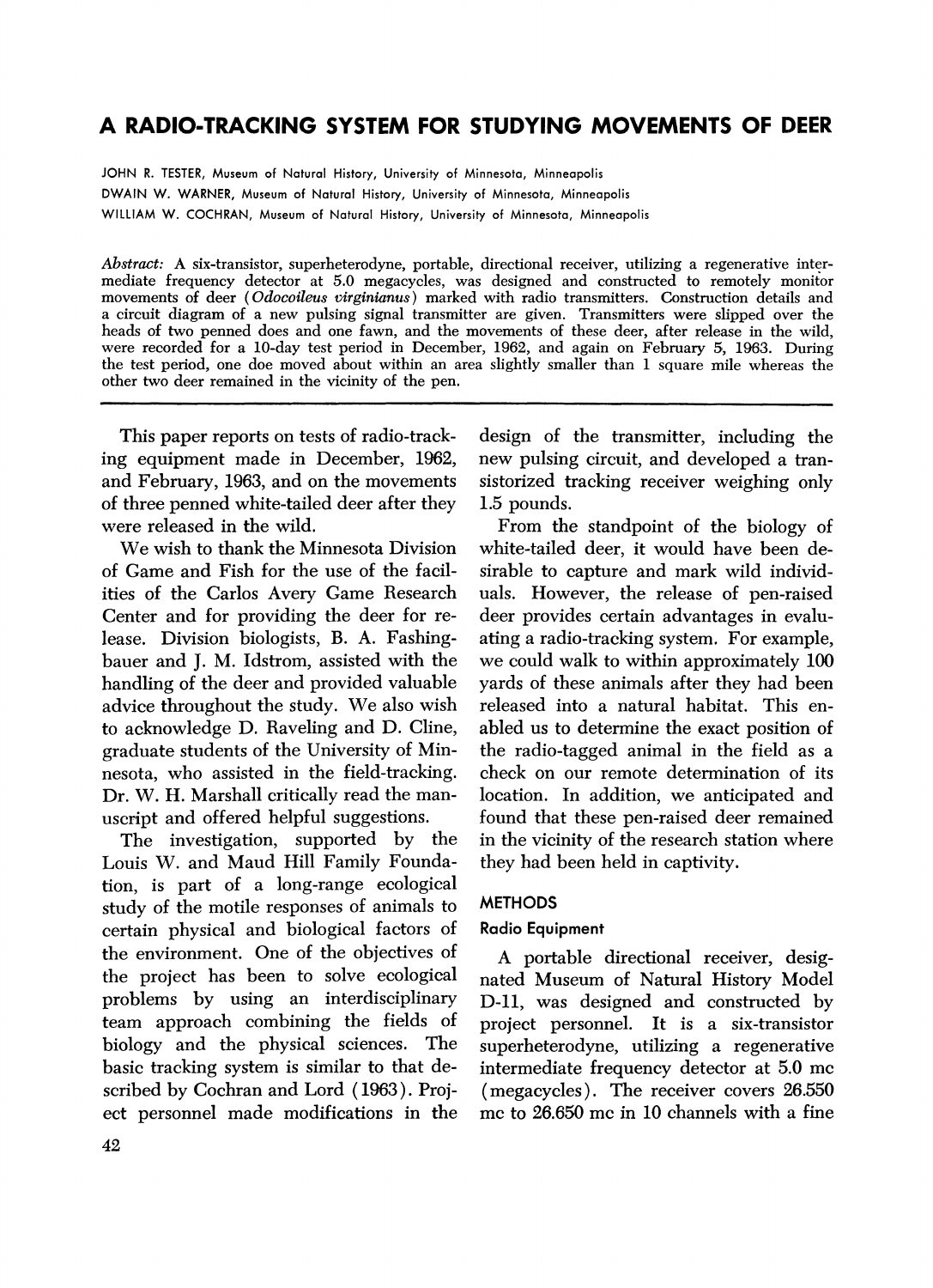**tuning control for tuning over each channel. Details of construction of the receiver are given by Cochran and Nelson (1963).** 

**The transmitter is mounted on a 1.0-inchwide collar fabricated from 0.125-inch natural polyethylene, which is noted for its flexibility at low temperatures. Four Mallory RM3 batteries are paralleled to provide about 17,000 hours (2 years) of operation at 0.5-milliampere current drain. After the battery interconnections are made, the batteries are individually covered with plastic electrician's tape. They are then wrapped individually in aluminum foil, which cuts down losses due to the presence of the steel battery cases in the radio-frequency field of the loop antenna. A single turn of No. 22 stranded wire is wound on the collar and taped in place to serve as the antenna.** 

**The batteries are taped to the collar over the loop in two pairs, with the pairs 2 inches apart. The ends of the loop antenna are in this space, and the transmitter components are assembled here according to the circuit diagram and parts list shown in Fig. 1. The capacitor, C1, is chosen to be**  about  $5 \mu \mu f$  (micromicrofarad) larger than **• the optimum value as determined by substitution in each individual transmitter. This allows for final tuning by placing varying amounts of aluminum foil around the collar at the time of attachment to the animal. This foil is held in place by wrapping with plastic electrician's tape. Capacitor C2 determines the pulse length and pulse rate, which will be between 1 and 10 per second depending upon the characteristics of the individual transistor. The pulse rate decreases as the value of R1 is increased until oscillation stops completely. The power drain is least when R1 is made as large as operation will permit. Under actual field conditions, this value of R1i should not be used unless it is determined** 



- 
- Fig. 1. Deer transmitter circuit diagram and parts list.<br>**B** Mallory RM3 or equivalent (4 in parallel)<br>C<sub>1</sub> 47 pf to 82 pf (see text) silver mica or dipped s **B Mallory RM3 or equivalent (4 in parallel) C1 47 pf to 82 pf (see text) silver mica or dipped silver mica capacitor**
- C<sub>2</sub> 1 µf to 10 µf miniature tantalum electrolytic ca-<br>C<sub>3</sub> 0.01 µf disc ceramic capacitor<br>L<sub>1</sub> #22 stranded wire<br>R<sub>1</sub> #22 stranded wire<br>R<sub>1</sub> 100,000 ohm to 270,000 ohm (see text) 0.5 watt
- 
- **carbon resistor R2 1,000 ohm 0.5 watt carbon resistor Q 2N1743 transistor (or 2N1742, 2N588, Philco T2399)**
- 
- **X Crystal S Exposed leads for turning transmitter on**

**with the transmitter at the lowest temperature anticipated because a drop in temperature will cause the transmitter to stop.** 

**After the wiring is completed, the circuit is smeared with an epoxy resin (Eccobond No. 26) to prevent lead breakage or other physical damage to the components. Two layers of plastic electrician's tape complete the packaging except for final taping down of the turn-on leads and the aluminum foil. The weight of the collar and batteries and all transmitter components is approximately 180 grams. Cochran and Hagen (1963)**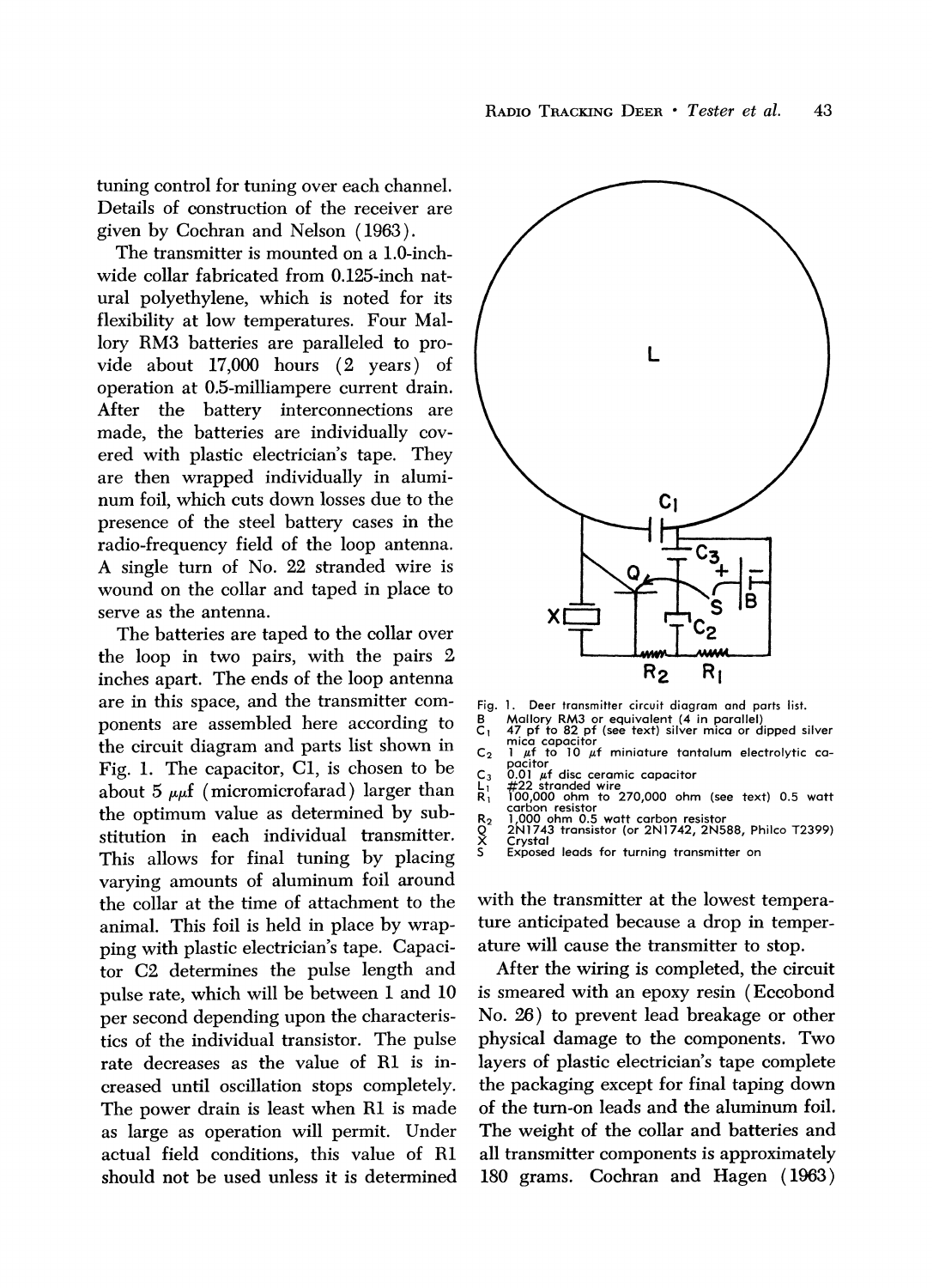**give detailed instructions for construction of this transmitter.** 

**One transmitter, designed for operation at low temperatures, has been on a penned deer from December 11 to February 28. During this period the transmitter functioned properly in air temperatures ranging from -15 F to +45 F. No tests were made at colder temperatures.** 

### **Biological**

**Numerous methods have been used to mark deer for individual identification. Plastic and aluminum collars have been described by Fashingbauer (1962). His findings indicated that a collar configuration for the radio transmitter would be satisfactory. Following the general size limits given by Fashingbauer, the components of the radio transmitter were assembled on a polyethylene collar as described above.** 

**Each of two does was paralyzed by using a dart gun, with nicotine as the paralyzing drug. After a deer was knocked down, the transmitter collar was slipped over the head, orange-red fluorescent paint was sprayed on the flanks and tail to provide a visual means of identification, and the animal was transported by truck to the release point approximately 1,000 feet from the pen. Doe No. 1 was released inside a 4 acre pen and kept there for about 3 hours after recovery. She was then chased out of the pen and allowed to roam free. Doe No. 2 and Fawn No. 1 were released outside the fenced area and were free to roam upon recovery.** 

**The radio-transmitter collar was placed on the fawn by merely slipping it over her head while she nibbled on an ear of corn held in the hand. This animal was then led to the release point.** 

**Marked deer were located by triangulation. Two bearings were obtained from**  sites <sup>1/2</sup> mile or more apart each time an **individual was located. A time lag of several minutes occurred between the taking of the bearings because we had to drive from one checkpoint to the next. This time lag did not appear to cause any significant errors in the movement data since the marked deer did not move long distances nor at a rapid rate. If one can accept this time lag between bearings, the entire tracking operation can be carried out by one person in the field. The effective operating range with the portable receiver is approximately % mile. It is anticipated that the effective operating range will be 8-10 miles with the fixed receiving stations now being installed on 80- and 100-foot high towers.** 

**On numerous occasions, the observers saw the marked deer in the woods after homing in on the radio signals with portable directional receivers. The exact location of the deer was determined for comparison with their location as fixed by triangulation.**  Deer <sup>1/2</sup> mile from triangulation sites were **repeatedly seen within 150 feet of their radio-determined position.** 

**Detailed cover maps scaled 8 inches per mile were made from aerial photographs and field observations. All triangulation checkpoints and deer locations made by triangulation and by field observation were plotted on these cover maps.** 

**Weather data were obtained from the U. S. Weather Bureau Station at Forest Lake, 7 miles east of the study area, and from field observations.** 

#### **DEER MOVEMENTS**

**Doe No. 1 was trapped near St. Paul, Minnesota, in 1960, when she was estimated to have been 1.5 years of age. She has been held with other deer in a 2-acre pen at the Carlos Avery Game Research Center since that time. The movements of this doe were recorded from the time of her release with a radio transmitter on Decem-**